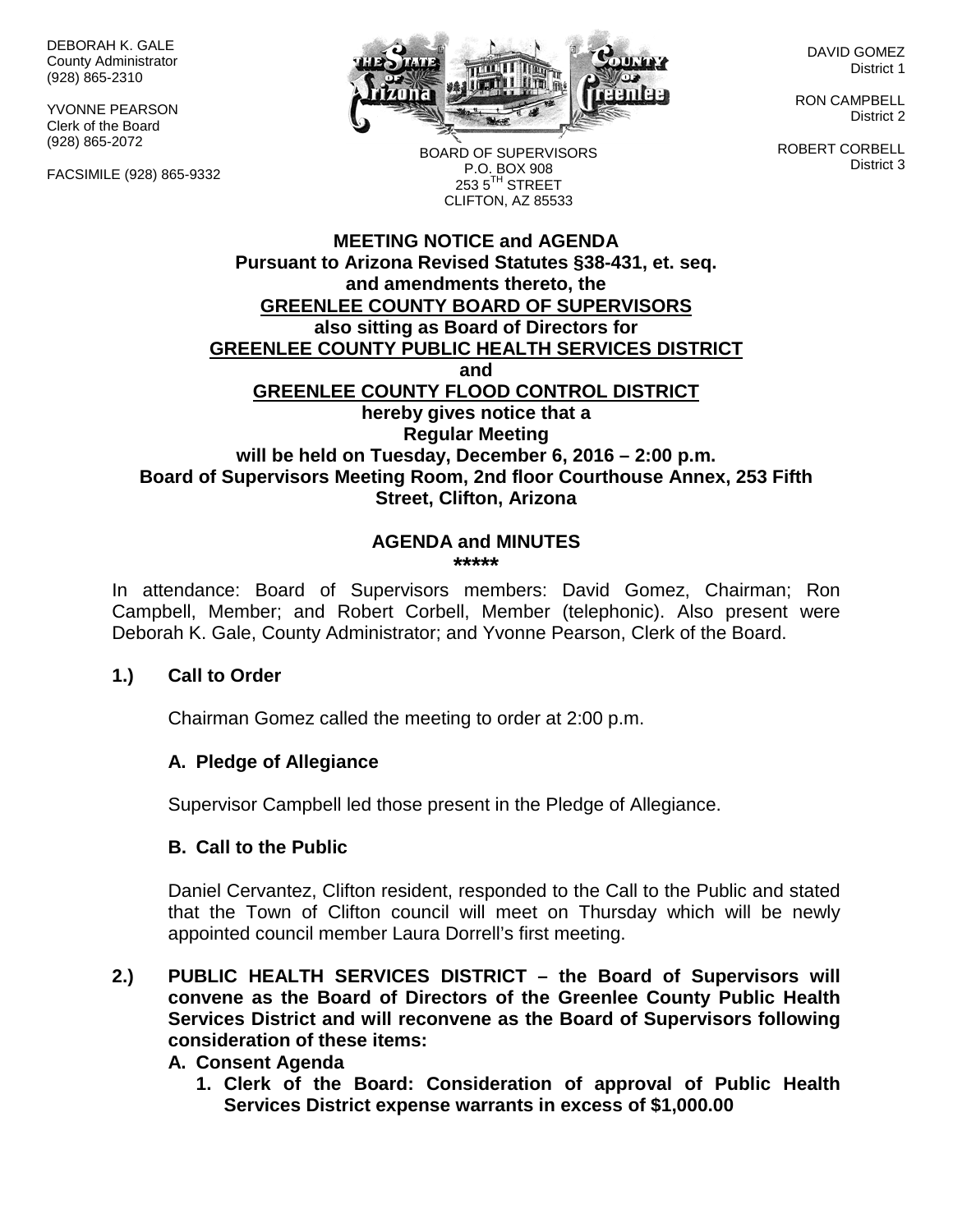Upon motion by Supervisor Campbell, seconded by Supervisor Corbell, and carried unanimously, the Board approved the Public Health Services District Consent Agenda as presented.

#### **3.) Steve Ahmann, Member, South Eastern Arizona Clean & Beautiful Organization A. South Eastern Arizona Clean & Beautiful Organization Update**

Mr. Ahmann explained that South Eastern Arizona Clean & Beautiful Organization is a not-for-profit corporation that depends primarily on volunteers dedicated to cleaning, waste-removal, tree trimming, and right-of-way cleaning throughout Graham and Greenlee counties. In cooperation with the University of Arizona Extension Center in Graham County 3-5 acres of land is being developed to process all green waste to keep it out of our local landfills and to produce ground cover mulch and compost. Mr. Ahmann reviewed several sites and areas that have benefited from the work of the organization. Ms. Gale stated that the organizations contact information will be shared with the Public Fiduciary and made available to the Planning and Zoning department.

## **4.) Ákos Kovach, Economic Development Coordinator A. Economic Development Planning Update**

Mr. Kovach stated that highlights of upcoming developments include working with SLP (Site Location Partnership) to attract investing interests to Greenlee County. He reminded everyone that the Duncan Light Festival is on December 10 and will begin at 4:30 p.m. and the parade will be at 6:00 p.m. The next Chamber of Commerce Mixer is on December  $14<sup>th</sup>$  and he added that the  $20<sup>th</sup>$  Annual Clifton Light Festival was a hit with a reported 2,000 in attendance.

## **5.) Tony Hines, Public Works Manager – Facilities/Fleet Division A. Consideration of award of bid for the purchase of one (1) 2017 4X4 1 Ton 4-door pickup for the Public Works - Roads Division**

Mr. Hines presented the bids that were received for the purchase of one (1) 2017 4X4 1 ton 4-door pickup for the Public Works - Road Division. The Board expressed concerns that some sections of the submitted bids were blank. Upon motion by Supervisor Campbell, seconded by Supervisor Corbell, and carried unanimously, the Board tabled the award of bid to the next meeting for clarification purposes only.

#### **6.) Kay Gale, County Administrator A. County and State budget and legislative issues**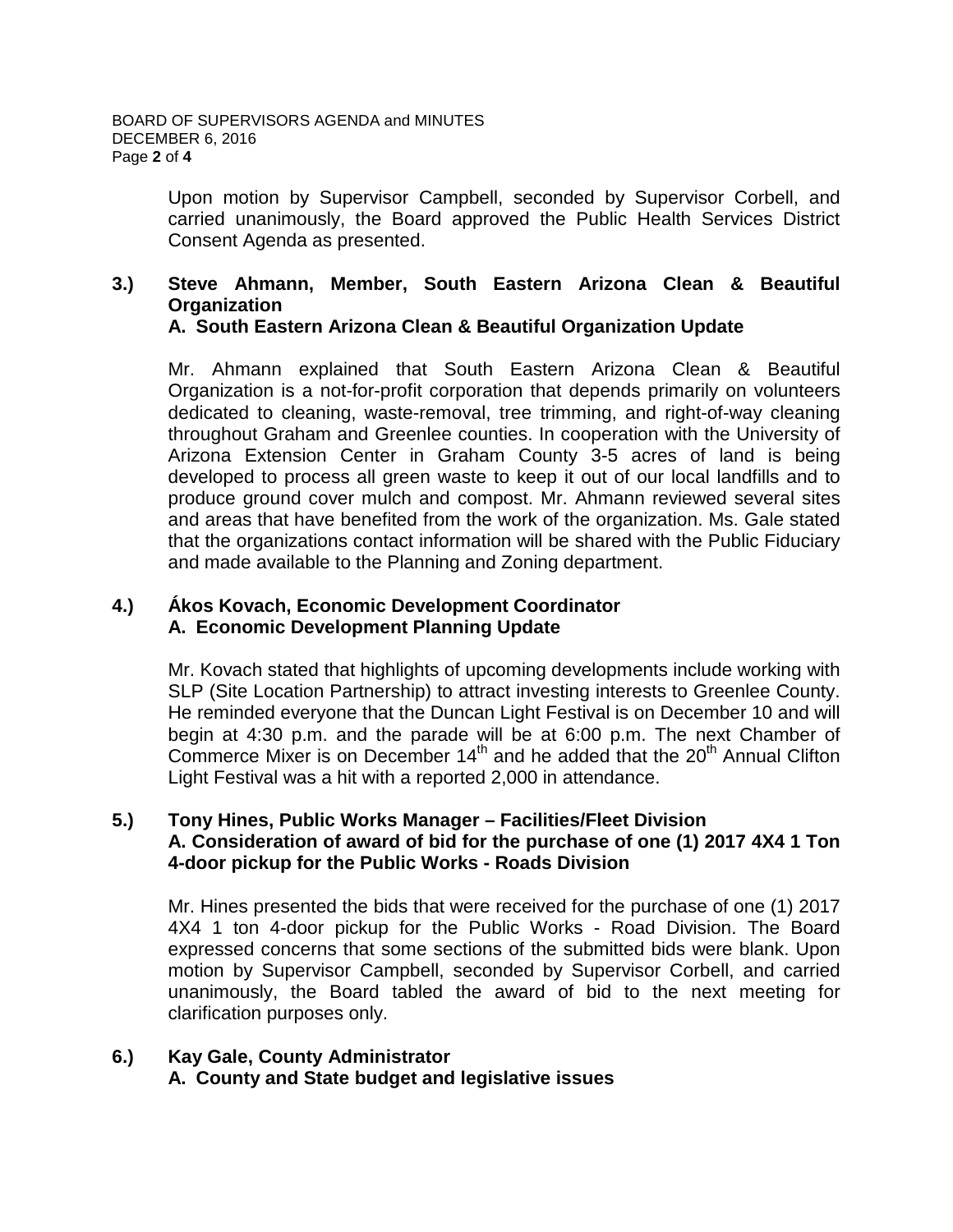Ms. Gale reviewed the new Legislative Committee assignments and stated that Representative John has been assigned to the Transportation and Infrastructure Committee as well as the Government Committee. Representative Nutt has been assigned to the Education Committee and the Land, Agriculture and Rural Affairs Committee. Both Representatives are assigned to the Local & International Affairs Committee. Senator Griffin will Chair both the Education Committee and Natural Resources, Energy & Water Committees and is on the Appropriations, Rules, and Government Committees.

Ms. Gale stated that the visit to Greenlee County by the Supreme Court Justices was very successful and thanked all that were involved in the planning.

## **B. Calendar of Events**

The Calendar of Events was reviewed.

## **7.) Consent Agenda**

- **A. Clerk of the Board: Consideration of approval of minutes to previous meetings – 10/20/16; 11/01/16; 11/15/16; 11/18/16**
- **B. Clerk of the Board: Consideration of approval of expense warrants in excess of \$1,000.00 – Voucher 1040**
- **C. Chief Finance Officer: Consideration of approval of General Fund loans in the amount of \$933.44 to be reimbursed upon receipt of funds: Fund 159 - \$71.63; Fund 195 - \$861.81**
- **D. County Sheriff: Consideration of approval of Employee Transaction Form – L. Mortensen, Sheriff Deputy**
- **E. Emergency Management Coordinator: Consideration of adoption of the Greenlee County Multi-Jurisdictional Hazard Mitigation Plan**

Ms. Pearson requested that item A of the Consent Agenda be tabled to the next meeting. Upon motion by Supervisor Campbell, seconded by Supervisor Corbell, and carried unanimously, the Board tabled item A and approved the remaining items of the Consent Agenda as presented.

## **8.) Supervisor Reports**

#### **Supervisor David Gomez A. Arizona Association of Counties (AACO) Conference**

Supervisor Gomez attended the AACO Conference where record attendance was reported. Many newly elected officials attended the conference and the training session that was offered. There were many good speakers including